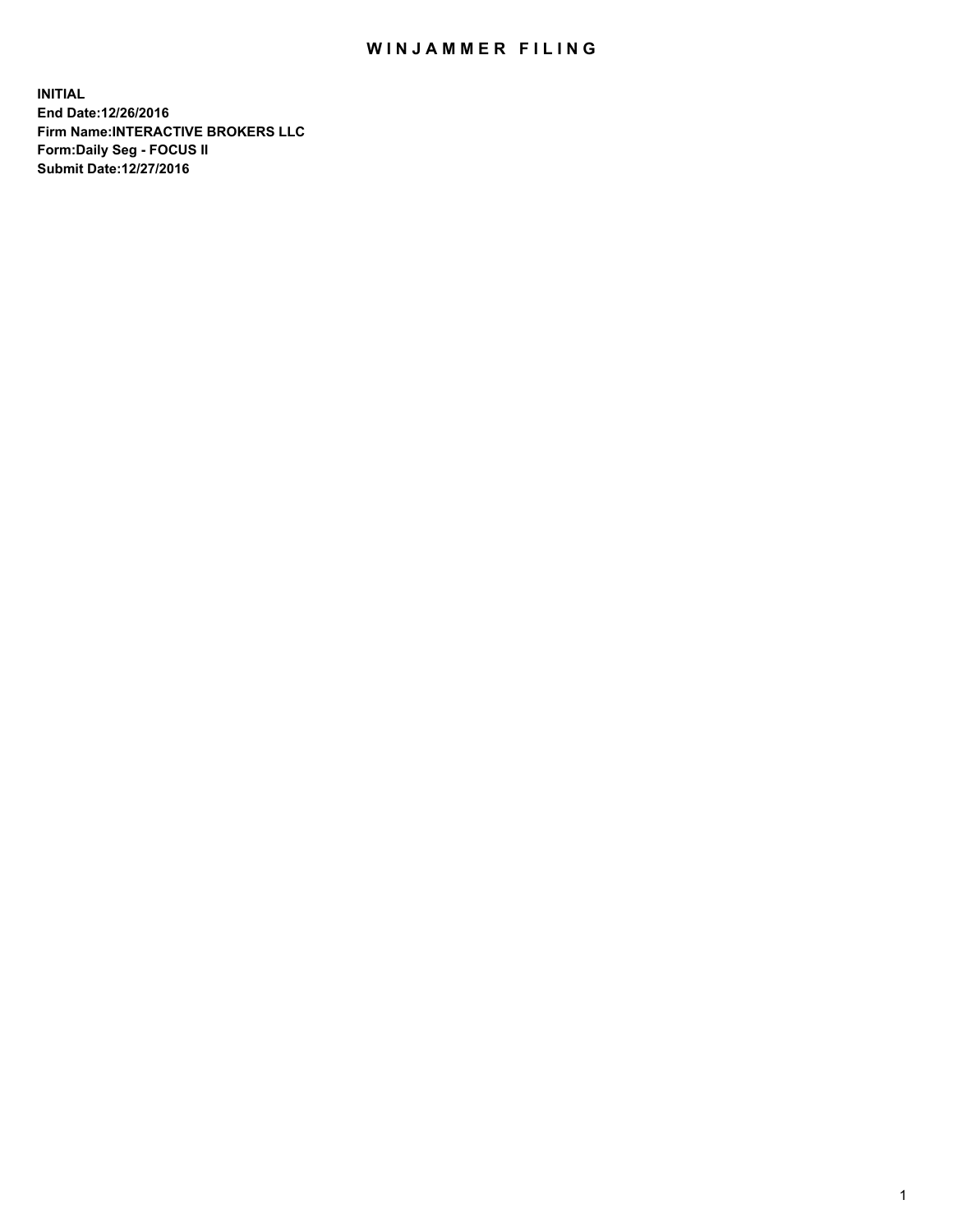## **INITIAL End Date:12/26/2016 Firm Name:INTERACTIVE BROKERS LLC Form:Daily Seg - FOCUS II Submit Date:12/27/2016 Daily Segregation - Cover Page**

| Name of Company<br><b>Contact Name</b><br><b>Contact Phone Number</b><br><b>Contact Email Address</b>                                                                                                                                                                                                                          | <b>INTERACTIVE BROKERS LLC</b><br><b>James Menicucci</b><br>203-618-8085<br>jmenicucci@interactivebrokers.c<br>om |
|--------------------------------------------------------------------------------------------------------------------------------------------------------------------------------------------------------------------------------------------------------------------------------------------------------------------------------|-------------------------------------------------------------------------------------------------------------------|
| FCM's Customer Segregated Funds Residual Interest Target (choose one):<br>a. Minimum dollar amount: ; or<br>b. Minimum percentage of customer segregated funds required:%; or<br>c. Dollar amount range between: and; or<br>d. Percentage range of customer segregated funds required between:% and%.                          | $\overline{\mathbf{0}}$<br>0<br>155,000,000 245,000,000<br>00                                                     |
| FCM's Customer Secured Amount Funds Residual Interest Target (choose one):<br>a. Minimum dollar amount: ; or<br>b. Minimum percentage of customer secured funds required:%; or<br>c. Dollar amount range between: and; or<br>d. Percentage range of customer secured funds required between: % and %.                          | $\overline{\mathbf{0}}$<br>0<br>80,000,000 120,000,000<br>0 <sub>0</sub>                                          |
| FCM's Cleared Swaps Customer Collateral Residual Interest Target (choose one):<br>a. Minimum dollar amount: ; or<br>b. Minimum percentage of cleared swaps customer collateral required:% ; or<br>c. Dollar amount range between: and; or<br>d. Percentage range of cleared swaps customer collateral required between:% and%. | $\overline{\mathbf{0}}$<br>$\overline{\mathbf{0}}$<br>0 <sub>0</sub><br><u>00</u>                                 |

Attach supporting documents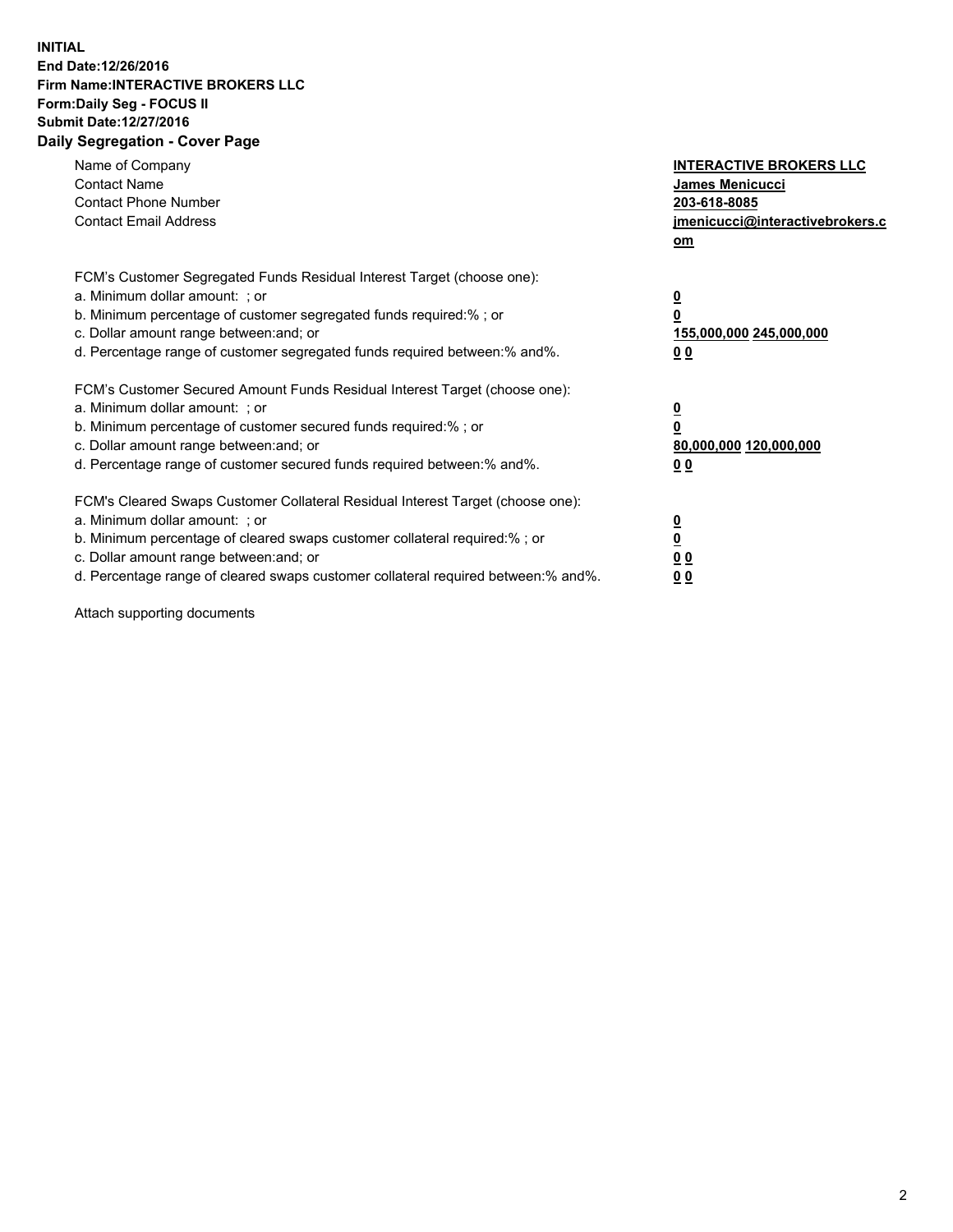## **INITIAL End Date:12/26/2016 Firm Name:INTERACTIVE BROKERS LLC Form:Daily Seg - FOCUS II Submit Date:12/27/2016 Daily Segregation - Secured Amounts**

|                | Daily Segregation - Secured Amounts                                                                        |                                  |
|----------------|------------------------------------------------------------------------------------------------------------|----------------------------------|
|                | Foreign Futures and Foreign Options Secured Amounts                                                        |                                  |
|                | Amount required to be set aside pursuant to law, rule or regulation of a foreign                           | $0$ [7305]                       |
|                | government or a rule of a self-regulatory organization authorized thereunder                               |                                  |
| 1.             | Net ledger balance - Foreign Futures and Foreign Option Trading - All Customers                            |                                  |
|                | A. Cash                                                                                                    | 351,953,773 [7315]               |
|                | B. Securities (at market)                                                                                  | $0$ [7317]                       |
| 2.             | Net unrealized profit (loss) in open futures contracts traded on a foreign board of trade                  | 6,703,809 [7325]                 |
| 3.             | Exchange traded options                                                                                    |                                  |
|                | a. Market value of open option contracts purchased on a foreign board of trade                             | 258,273 [7335]                   |
|                | b. Market value of open contracts granted (sold) on a foreign board of trade                               | $-25,322$ [7337]                 |
| 4.             | Net equity (deficit) (add lines 1.2. and 3.)                                                               | 358,890,533 [7345]               |
| 5.             | Account liquidating to a deficit and account with a debit balances - gross amount                          | 62,035 [7351]                    |
|                | Less: amount offset by customer owned securities                                                           | 0 [7352] 62,035 [7354]           |
| 6.             | Amount required to be set aside as the secured amount - Net Liquidating Equity                             | 358,952,568 [7355]               |
|                | Method (add lines 4 and 5)                                                                                 |                                  |
| 7.             | Greater of amount required to be set aside pursuant to foreign jurisdiction (above) or line                | 358,952,568 [7360]               |
|                | 6.                                                                                                         |                                  |
|                | FUNDS DEPOSITED IN SEPARATE REGULATION 30.7 ACCOUNTS                                                       |                                  |
| $\mathbf{1}$ . | Cash in banks                                                                                              |                                  |
|                | A. Banks located in the United States                                                                      | 10,185,938 [7500]                |
|                | B. Other banks qualified under Regulation 30.7                                                             | 0 [7520] 10,185,938 [7530]       |
| 2.             | Securities                                                                                                 |                                  |
|                | A. In safekeeping with banks located in the United States                                                  | 396,037,503 [7540]               |
|                | B. In safekeeping with other banks qualified under Regulation 30.7                                         | 0 [7560] 396,037,503 [7570]      |
| 3.             | Equities with registered futures commission merchants                                                      |                                  |
|                | A. Cash                                                                                                    | $0$ [7580]                       |
|                | <b>B.</b> Securities                                                                                       | $0$ [7590]                       |
|                | C. Unrealized gain (loss) on open futures contracts                                                        | $0$ [7600]                       |
|                | D. Value of long option contracts                                                                          | $0$ [7610]                       |
|                | E. Value of short option contracts                                                                         | 0 [7615] 0 [7620]                |
| 4.             | Amounts held by clearing organizations of foreign boards of trade                                          |                                  |
|                | A. Cash                                                                                                    | $0$ [7640]                       |
|                | <b>B.</b> Securities                                                                                       | $0$ [7650]                       |
|                | C. Amount due to (from) clearing organization - daily variation                                            | $0$ [7660]                       |
|                | D. Value of long option contracts                                                                          | $0$ [7670]                       |
|                | E. Value of short option contracts                                                                         | 0 [7675] 0 [7680]                |
| 5.             | Amounts held by members of foreign boards of trade                                                         |                                  |
|                | A. Cash                                                                                                    | 66,036,354 [7700]                |
|                | <b>B.</b> Securities                                                                                       | $0$ [7710]                       |
|                | C. Unrealized gain (loss) on open futures contracts                                                        | 4,942,723 [7720]                 |
|                | D. Value of long option contracts                                                                          | 258,272 [7730]                   |
|                | E. Value of short option contracts                                                                         | -25,322 [7735] 71,212,027 [7740] |
| 6.             | Amounts with other depositories designated by a foreign board of trade                                     | 0 [7760]                         |
| 7.             | Segregated funds on hand                                                                                   | $0$ [7765]                       |
| 8.             | Total funds in separate section 30.7 accounts                                                              | 477,435,468 [7770]               |
| 9.             | Excess (deficiency) Set Aside for Secured Amount (subtract line 7 Secured Statement<br>Page 1 from Line 8) | 118,482,900 [7380]               |
| 10.            | Management Target Amount for Excess funds in separate section 30.7 accounts                                | 80,000,000 [7780]                |
| 11.            | Excess (deficiency) funds in separate 30.7 accounts over (under) Management Target                         | 38,482,900 [7785]                |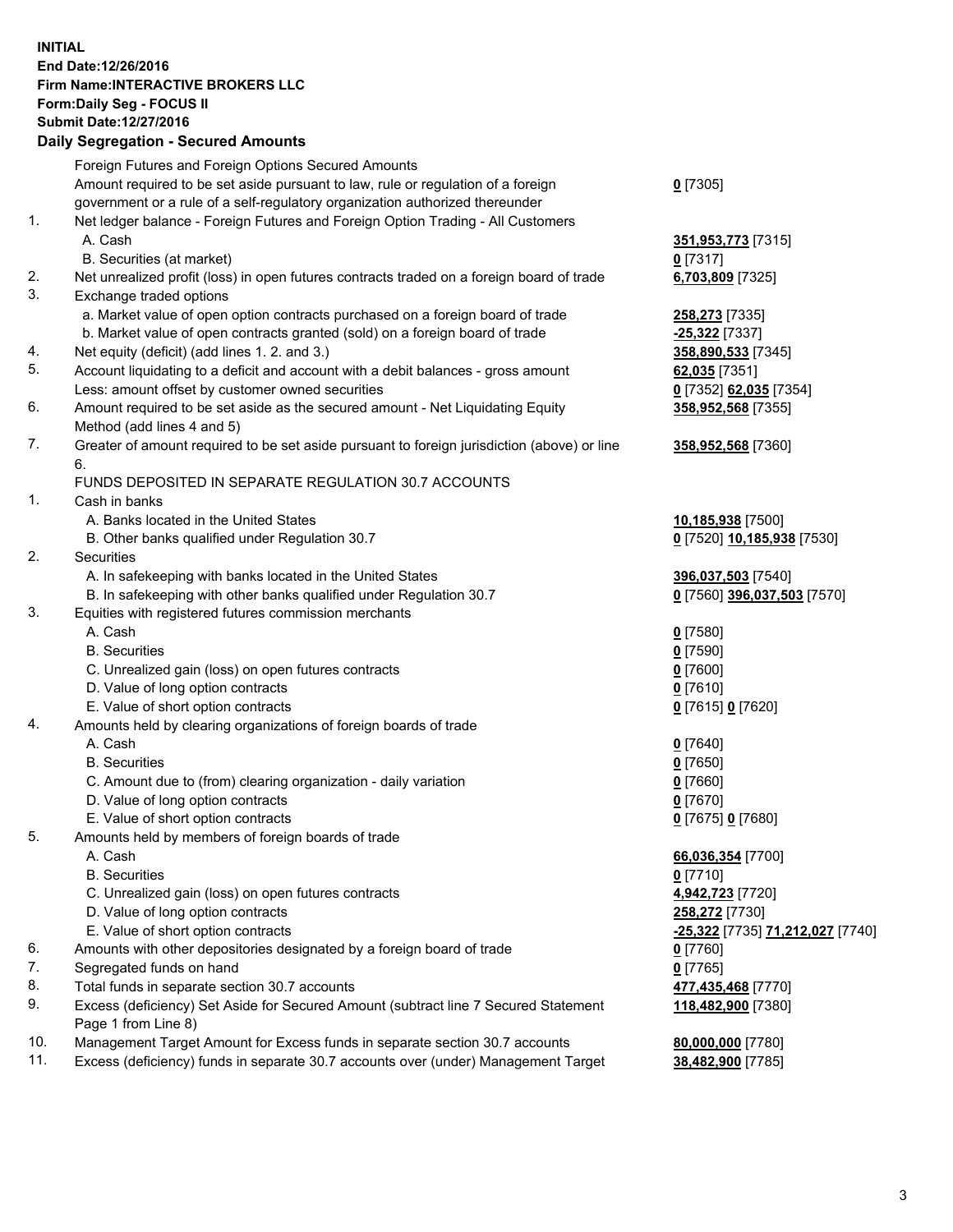**INITIAL End Date:12/26/2016 Firm Name:INTERACTIVE BROKERS LLC Form:Daily Seg - FOCUS II Submit Date:12/27/2016 Daily Segregation - Segregation Statement** SEGREGATION REQUIREMENTS(Section 4d(2) of the CEAct) 1. Net ledger balance A. Cash **3,178,372,164** [7010] B. Securities (at market) **0** [7020] 2. Net unrealized profit (loss) in open futures contracts traded on a contract market **-28,199,457** [7030] 3. Exchange traded options A. Add market value of open option contracts purchased on a contract market **111,593,972** [7032] B. Deduct market value of open option contracts granted (sold) on a contract market **-198,953,545** [7033] 4. Net equity (deficit) (add lines 1, 2 and 3) **3,062,813,134** [7040] 5. Accounts liquidating to a deficit and accounts with debit balances - gross amount **175,933** [7045] Less: amount offset by customer securities **0** [7047] **175,933** [7050] 6. Amount required to be segregated (add lines 4 and 5) **3,062,989,067** [7060] FUNDS IN SEGREGATED ACCOUNTS 7. Deposited in segregated funds bank accounts A. Cash **107,715,903** [7070] B. Securities representing investments of customers' funds (at market) **1,982,332,737** [7080] C. Securities held for particular customers or option customers in lieu of cash (at market) **0** [7090] 8. Margins on deposit with derivatives clearing organizations of contract markets A. Cash **20,882,183** [7100] B. Securities representing investments of customers' funds (at market) **1,279,343,484** [7110] C. Securities held for particular customers or option customers in lieu of cash (at market) **0** [7120] 9. Net settlement from (to) derivatives clearing organizations of contract markets **-6,003,702** [7130] 10. Exchange traded options A. Value of open long option contracts **111,580,877** [7132] B. Value of open short option contracts **-198,827,761** [7133] 11. Net equities with other FCMs A. Net liquidating equity **0** [7140] B. Securities representing investments of customers' funds (at market) **0** [7160] C. Securities held for particular customers or option customers in lieu of cash (at market) **0** [7170] 12. Segregated funds on hand **0** [7150] 13. Total amount in segregation (add lines 7 through 12) **3,297,023,721** [7180] 14. Excess (deficiency) funds in segregation (subtract line 6 from line 13) **234,034,654** [7190] 15. Management Target Amount for Excess funds in segregation **155,000,000** [7194]

16. Excess (deficiency) funds in segregation over (under) Management Target Amount Excess

**79,034,654** [7198]